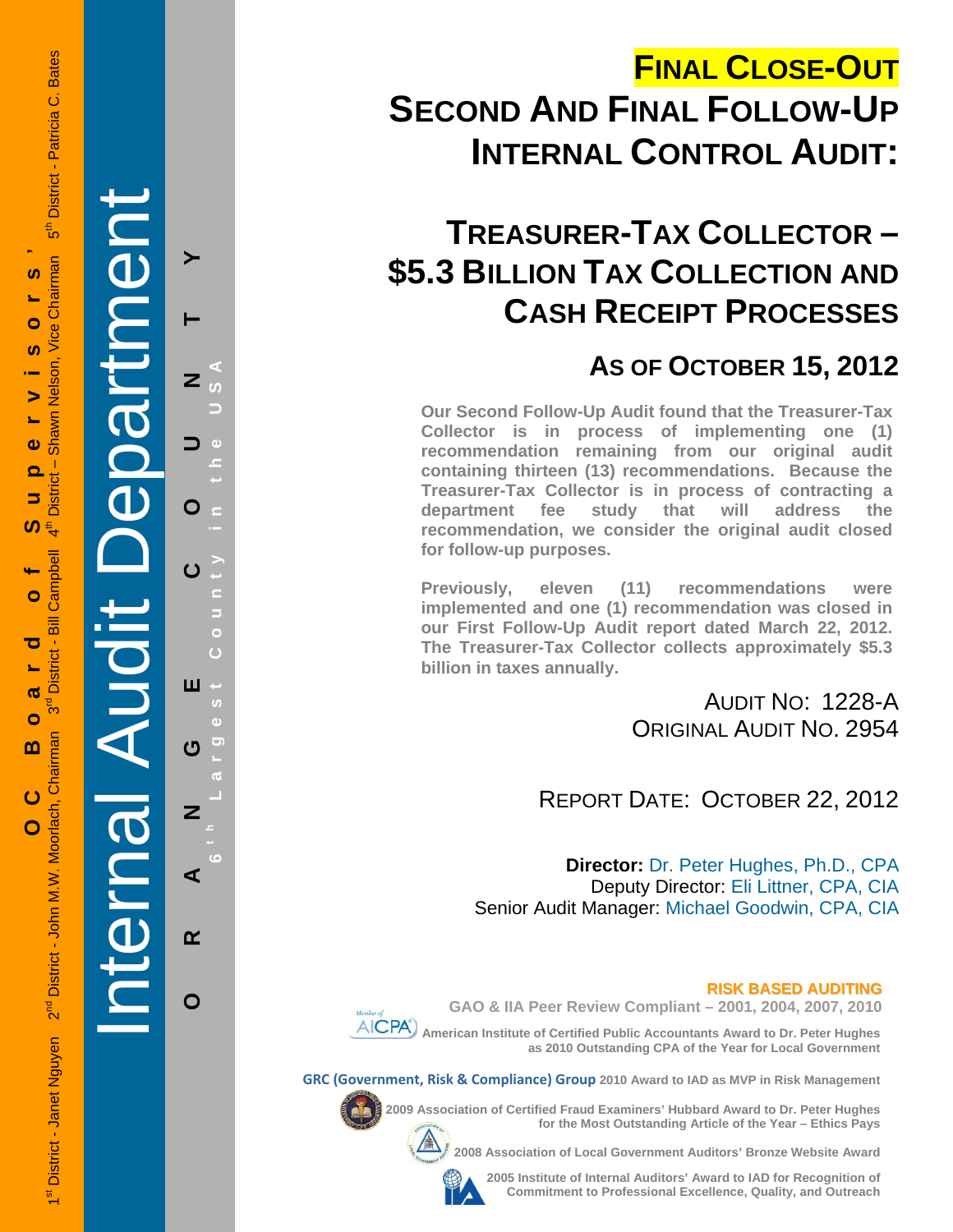### Independence

**Objectivity** 

Internal Audit Department

#### GAO & IIA Peer Review Compliant - 2001, 2004, 2007, 2010

**Providing Facts and Perspectives Countywide** 

#### **RISK BASED AUDITING**

| <b>Dr. Peter Hughes</b> | Ph.D., MBA, CPA, CCEP, CITP, CIA, CFE, CFF, CGMA     |
|-------------------------|------------------------------------------------------|
| <b>Director</b>         | Certified Compliance & Ethics Professional (CCEP)    |
|                         | Certified Information Technology Professional (CITP) |
|                         | Certified Internal Auditor (CIA)                     |
|                         | Certified Fraud Examiner (CFE)                       |
|                         | Certified in Financial Forensics (CFF)               |
|                         | Chartered Global Management Accountant (CGMA)        |
| $E$ -mail:              | peter.hughes@iad.ocgov.com                           |

#### **Eli Littner** CPA, CIA, CFE, CFS, CISA

Deputy Director **Certified Fraud Specialist (CFS)** Certified Information Systems Auditor (CISA)

**Michael Goodwin** CPA, CIA

Senior Audit Manager

**Alan Marcum** MBA, CPA, CIA, CFE Senior Audit Manager

**Autumn McKinney** CPA, CIA, CISA, CGFM Senior Audit Manager Certified Government Financial Manager (CGFM)

#### **Hall of Finance & Records**

12 Civic Center Plaza, Room 232 Santa Ana, CA 92701

Phone: (714) 834-5475

Fax: (714) 834-2880

To access and view audit reports or obtain additional information about the OC Internal Audit Department, visit our website: www.ocgov.com/audit



**OC Fraud Hotline (714) 834-3608**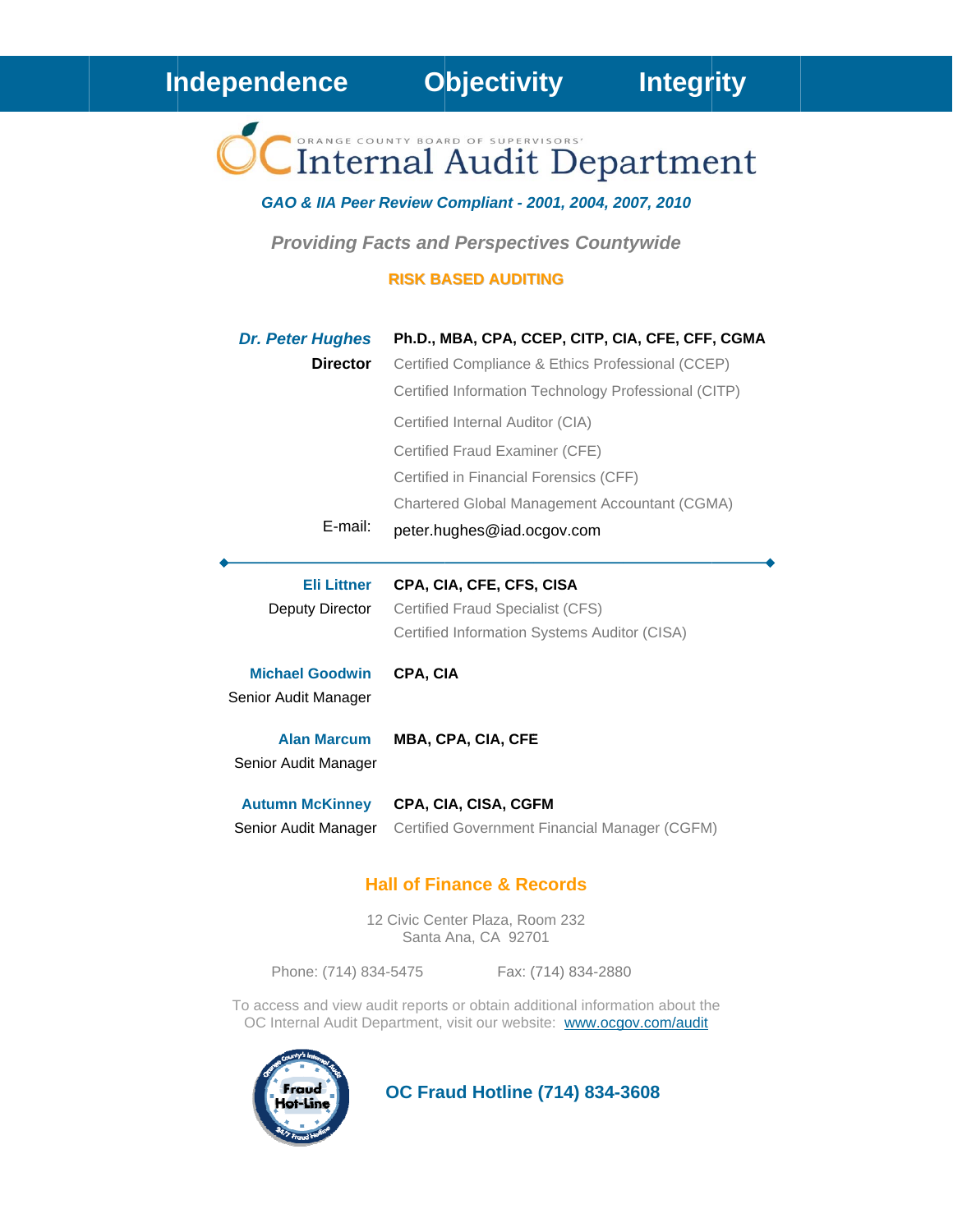### Letter from Dr. Peter Hughes, CPA





### **Transmittal Letter**

| Audit No. 1228-A October 22, 2012                                                |
|----------------------------------------------------------------------------------|
| TO: Shari L. Freidenrich<br><b>Treasurer-Tax Collector</b>                       |
| <b>FROM:</b> Dr. Peter Hughes, CPA, Director<br><b>Internal Audit Department</b> |
| SUR IECT: Second and Final Follow-Up Aud                                         |

Second and Final Follow-Up Audit: Internal Control Audit of Treasurer-Tax Collector - \$5.3 Billion Tax Collection and Cash Receipt Processes, Original Audit No. 2954, Issued February 15, 2011

We have completed a Second and Final Follow-Up Audit of internal controls over the Treasurer-Tax Collector's Tax Collection and Cash Receipt Processes. Our audit was limited to reviewing, as of October 15, 2012, actions taken to implement the one (1) recommendation remaining from our First Follow-Up Audit report dated March 22, 2012. We conducted this Second Follow-Up Audit in accordance with the FY 12-13 Audit Plan and Risk Assessment approved by the Audit Oversight Committee and Board of Supervisors.

The results of our Second Follow-Up Audit are discussed in the OC Internal Auditor's Report following this transmittal letter. Our Second Follow-Up Audit found that the Treasurer-Tax Collector is in process of implementing the one (1) recommendation. Previously, eleven (11) recommendations were implemented and one (1) recommendation was closed during our First Follow-Up Audit.

Please note this is our Second and Final Follow-Up Audit. Because the Treasurer-Tax Collector is in process of contracting a department fee study that will address the recommendation, we consider the original audit closed for follow-up purposes. The recommendation that has not been fully implemented by the Second Follow-Up Audit will be reported as such to the Audit Oversight Committee.

Each month I submit an Audit Status Report to the BOS where I detail any critical and significant control weaknesses released in reports during the prior month and the implementation status of audit recommendations as disclosed by our Follow-Up Audits. Accordingly, the results of this audit will be included in a future status report to the BOS.

Other recipients of this report are listed on the **OC** Internal Auditor's Report on page 6.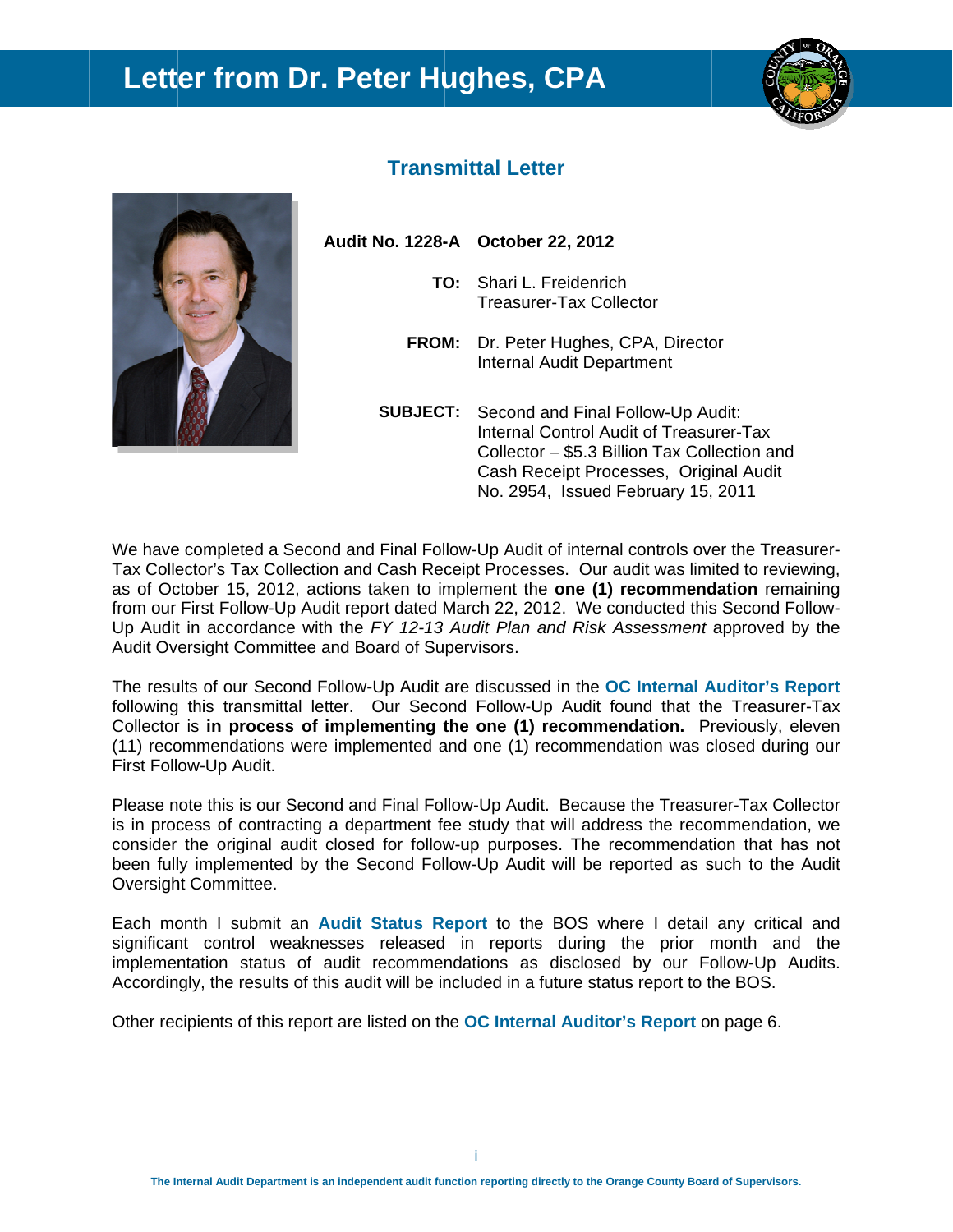## **Table of Contents**



#### **Second and Final Follow-Up Audit: Internal Control Audit of Treasurer-Tax Collector** \$5.3 Billion Tax Collection and Cash Receipt Processes **Audit No. 1228-A**

As of October 15, 2012

**Transmittal Letter**  $\mathbf{i}$ **OC Internal Auditor's Report**  $\mathbf 1$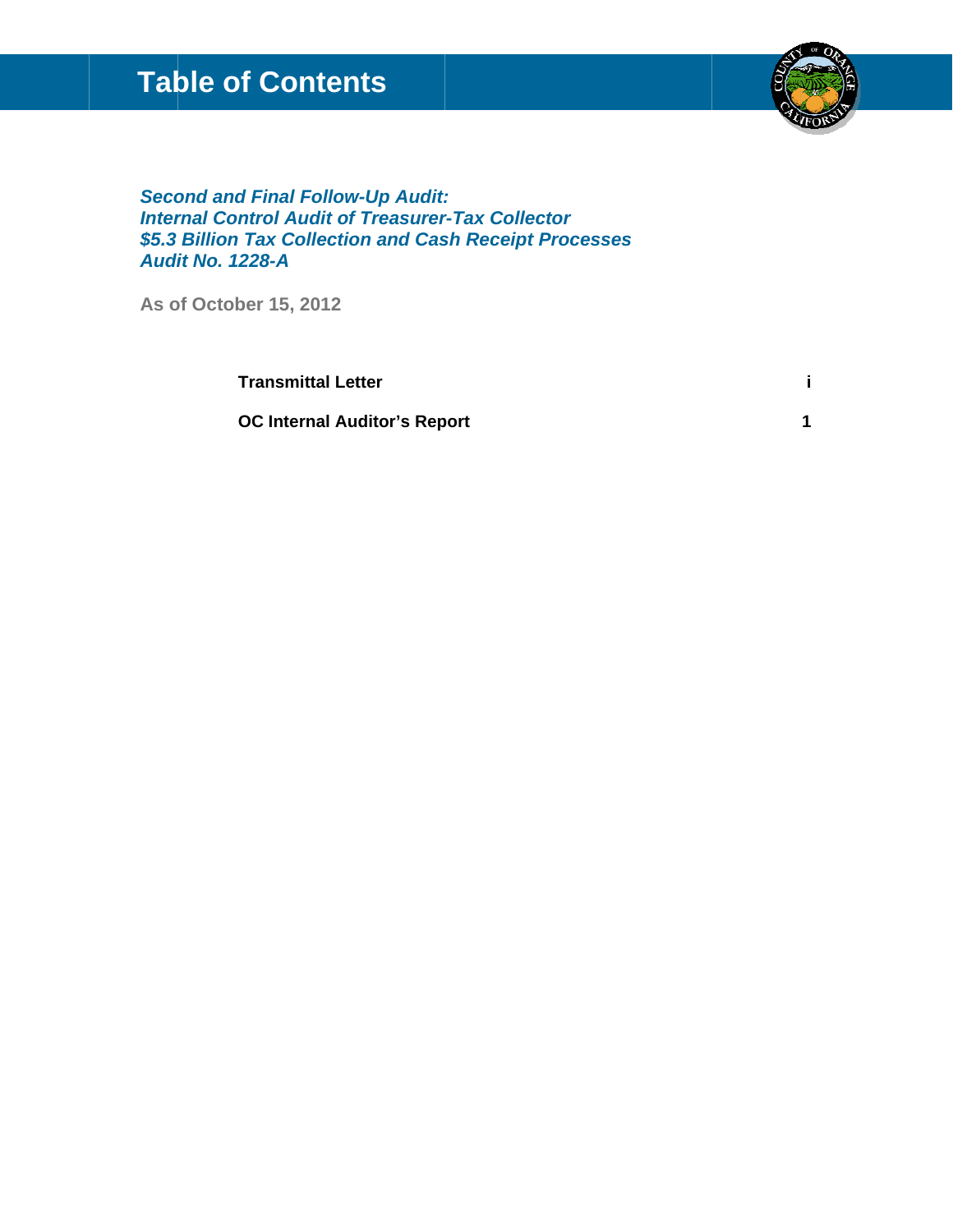

#### Audit No. 1228-A

**October 22, 2012** 

| TO:   | Shari L. Freidenrich<br><b>Treasurer-Tax Collector</b>                                                                                                                                                       |
|-------|--------------------------------------------------------------------------------------------------------------------------------------------------------------------------------------------------------------|
| FROM: | Dr. Peter Hughes, CPA, Director Tele Augustion                                                                                                                                                               |
|       | SUBJECT: Second and Final Follow-Up Audit: Internal Control Audit of Treasurer-Tax<br>Collector \$5.3 Billion Tax Collection and Cash Receipt Processes<br>Original Audit No. 2954, Issued February 15, 2011 |

#### **Scope of Review**

We completed a Second and Final Follow-Up Audit of the Treasurer-Tax Collector's Tax Collection and Cash Receipt processes and internal controls. Our audit was limited to reviewing actions taken as of October 15, 2012 to implement the one (1) recommendation remaining from our First Follow-Up Audit report dated March 22, 2012.

#### **Background**

We conducted the original Internal Control Audit by direction of the Board of Supervisors. The audit included evaluating the adequacy and integrity of internal controls; ensuring compliance with Treasurer-Tax Collector and County policies; the California Revenue & Taxation Code; inguiring about fraud prevention and detection programs and policies, and examining processes within the department for issues related to efficiencies and effectiveness.

The original audit identified five (5) Significant Control Weaknesses and eight (8) Control Findings pertaining to penalty cancellation controls and processes; approving penalty cancellations and tax refunds; accountability over "trouble checks," efficiency/effectiveness issues; issues concerning a bankruptcy interest fund, parking expenditures, and calculations of fees charged by the Treasurer-Tax Collector. In our First Follow-Up Audit, twelve (12) recommendations were implemented or closed, and one (1) recommendation was in process.

#### **Results**

Our Second Follow-Up Audit indicated the Treasurer-Tax Collector is in process of implementing the one (1) recommendation. Because the Treasurer-Tax Collector is in process of contracting a department fee study that will address the one remaining recommendation, we consider the original audit closed for follow-up purposes. The following is the implementation status of the one recommendation (#13) included in our Second Follow-Up Audit.

#### **Errors in Fee Calculations (Control Finding)**

The Treasurer-Tax Collector update their Delinguent Unsecured and Delinguent Tax fee studies and prepare fee revisions as necessary.

Current Status: In Process/Closed (Second Follow-Up Audit). In our original audit, the Delinquent Unsecured (DU) and Delinquent Secured (DS) fees were \$75 and \$23, respectively, calculated in May and July 2007. In those studies, some staff salaries were recovered in excess of actual costs, and some salary recoveries were for staff not involved in delinquent collections.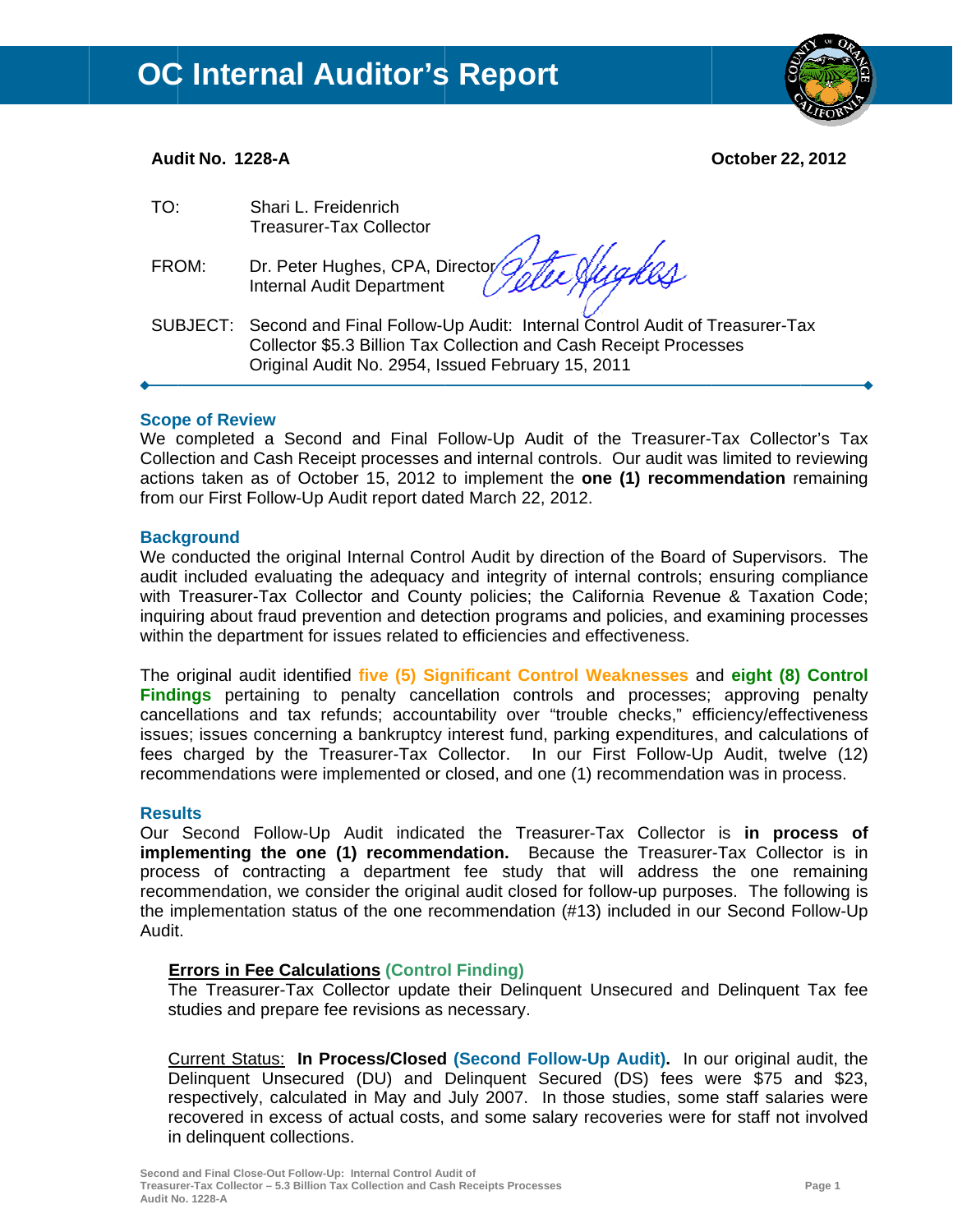

Our First Follow-Up Audit found that fee studies were updated for the DU and DS fees: however, the Treasurer Tax Collector determined that additional statistics were needed to more accurately reflect the fee amounts to be charged. Because of the age of the data used, the statistics had dramatically changed with the economy and would not provide an accurate basis for the fee revisions. At that time, based on estimated costs, the fees were not expected to significantly change as delinguencies had decreased significantly, especially in the area of secured taxes.

Our Second Follow-Up Audit found in June 2012, the Treasurer-Tax Collector obtained the FY 10-11 Indirect Cost Rates from the Auditor-Controller. After receiving the Indirect Cost Rate and reviewing the calculation method for the current fees, the Treasurer-Tax Collector determined that the best approach to review current fees was to hire a firm to develop a "best practices" method for conducting the fee studies. In August 2012, the Treasurer-Tax Collector issued an RFP for Professional Consulting For Cost Recovery Fee and Charge Study with a due date of October 9, 2012. The DU and DS fees are included in the Scope of Services attachment in the RFP. Because the Treasurer-Tax Collector is planning to use contracted services to conduct its fee studies, and has not yet revised the DU and DS fees, we consider this recommendation in process and closed for follow-up.

#### **Planned Action:**

Once the contracted fee study is completed, the Treasurer-Tax Collector will evaluate the recommended fee rates and revise their fees and charges accordingly. The fee study is expected to be completed in the second quarter of 2013.

Note: The following recommendations (Nos. 1-12) were implemented or closed in our First Follow-Up Audit report dated March 22, 2012 (Audit No. 1130-A):

#### 1. Management Intervention in Approving Penalty Cancellations (Control Finding)

The Treasurer-Tax Collector and staff with delegated authority to cancel penalties ensure that penalty cancellations are made only when compliant with the Revenue & Taxation Code. If there is uncertainty in the criteria or their application, a County Counsel opinion should be obtained for further clarification.

Current Status: Implemented (First Follow-Up Audit). We found that the Treasurer-Tax Collector took appropriate corrective action by updating the penalty cancellation policy, procedures and forms to be consistent with, and limited to, those circumstances outlined in the Revenue and Taxation Code. We compared the updated penalty cancellation policy, procedures and forms to the California Revenue and Taxation Codes pertaining to penalty cancellations and found the documentation to be consistent with the Code. In addition, we tested a sample of penalty cancellations and found that penalty cancellation forms were completed and authorized by the appropriate level of management, and the justification met the Treasurer-Tax Collector's criteria for cancellation per the policy. We also noted one instance when County Counsel was consulted on a penalty cancellation request. Because the Treasurer-Tax Collector updated the penalty cancellation policy and procedures, and obtains clarification from County Counsel as needed, we consider this recommendation to be implemented.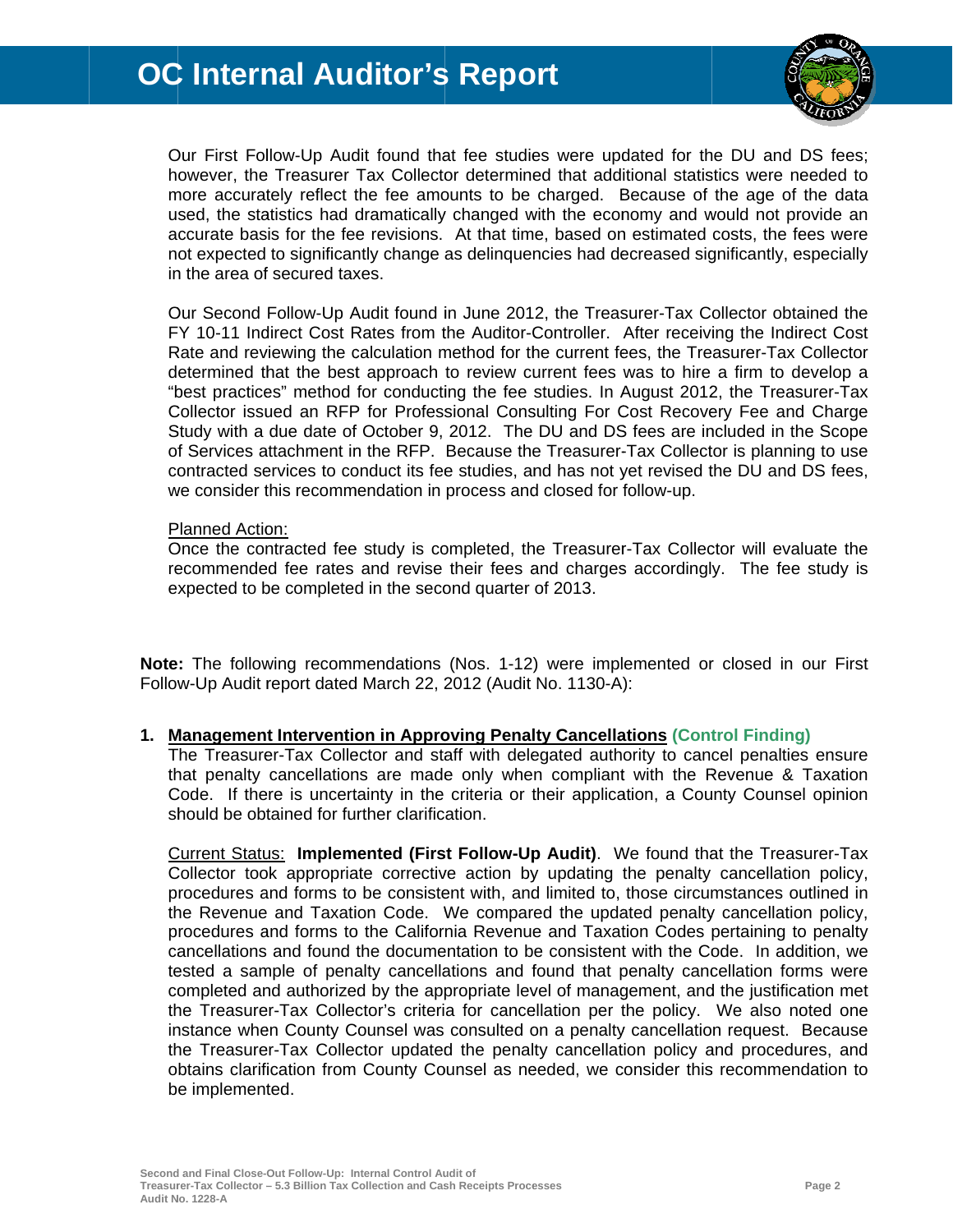

#### 2. Penalties Canceled Based on Single Authorization (Significant Control Weakness)

The Treasurer-Tax Collector establish dollar thresholds for requiring additional supervisory and management approvals for all penalty cancellations. For high-dollar transactions, a third level of authorization should be required by either the Chief Assistant Treasurer-Tax Collector or the Treasurer-Tax Collector.

Current Status: Implemented (First Follow-Up Audit). The Treasurer-Tax Collector took appropriate corrective action by updating the penalty cancellation policy and procedures for supervisory reviews and management approvals on the penalty cancellation forms. Dollar thresholds were established for staff members authorized to approve penalty cancellations, with the Treasurer Tax Collector and Chief Assistant Treasurer-Tax Collector having the authority to approve penalty cancellations at any amount. We tested a sample of penalty cancellations and found that each penalty cancellation form was authorized by the appropriate level of management. Because corrective action was taken by establishing dollar thresholds for approval of penalty cancellations, we consider this recommendation to be implemented.

#### 3. Penalty Cancellation Forms Not Consistently Prepared

(Significant Control Weakness) The Treasurer-Tax Collector ensure that a Request and Authorization for Penalty Cancellation form be completed for all penalty cancellations.

Current Status: Implemented (First Follow-Up Audit). The Treasurer-Tax Collector took appropriate corrective action by updating the penalty cancellation policy and procedures to provide adequate controls and appropriate levels of supervisory review and management approvals on the penalty cancellation forms. The policy requires that a Request and Authorization for Penalty Cancellation form be completed for all penalty cancellations. We tested a sample of penalty cancellations and found that penalty cancellation forms were completed and properly approved. Because we found no exceptions, we consider this recommendation to be implemented.

#### 4. Excessive Staff Have Access to Cancel Penalties (Significant Control Weakness)

The Treasurer-Tax Collector evaluate the number of staff needed to process penalty cancellations and limit this function to only staff with those job responsibilities.

Current Status: Implemented (First Follow-Up Audit). During the original audit, thirty-six (36) staff had authorization to process penalty cancellations. The Treasurer-Tax Collector reduced the number of staff processing penalty cancellations to fifteen (15). For approving penalty cancellations, the number of staff was reduced from eleven (11) to nine (9). The listing of Staff Authorized to Process Online Penalty Cancellations was also revised since the original audit. Because corrective action was taken on the number of staff that process and approve penalty cancellations, we consider this recommendation to be implemented.

#### 5. No Reports and Limited Reviews of Penalty Cancellations in ATS

(Significant Control Weakness) The Treasurer-Tax Collector ensure the new Property Tax Management System (PTMS) generates the necessary management reports that include a listing of the entire population of penalty cancellations. These reports should enable management to review all penalty cancellations. Additionally, the reports should be retained in accordance with the County record retention policy.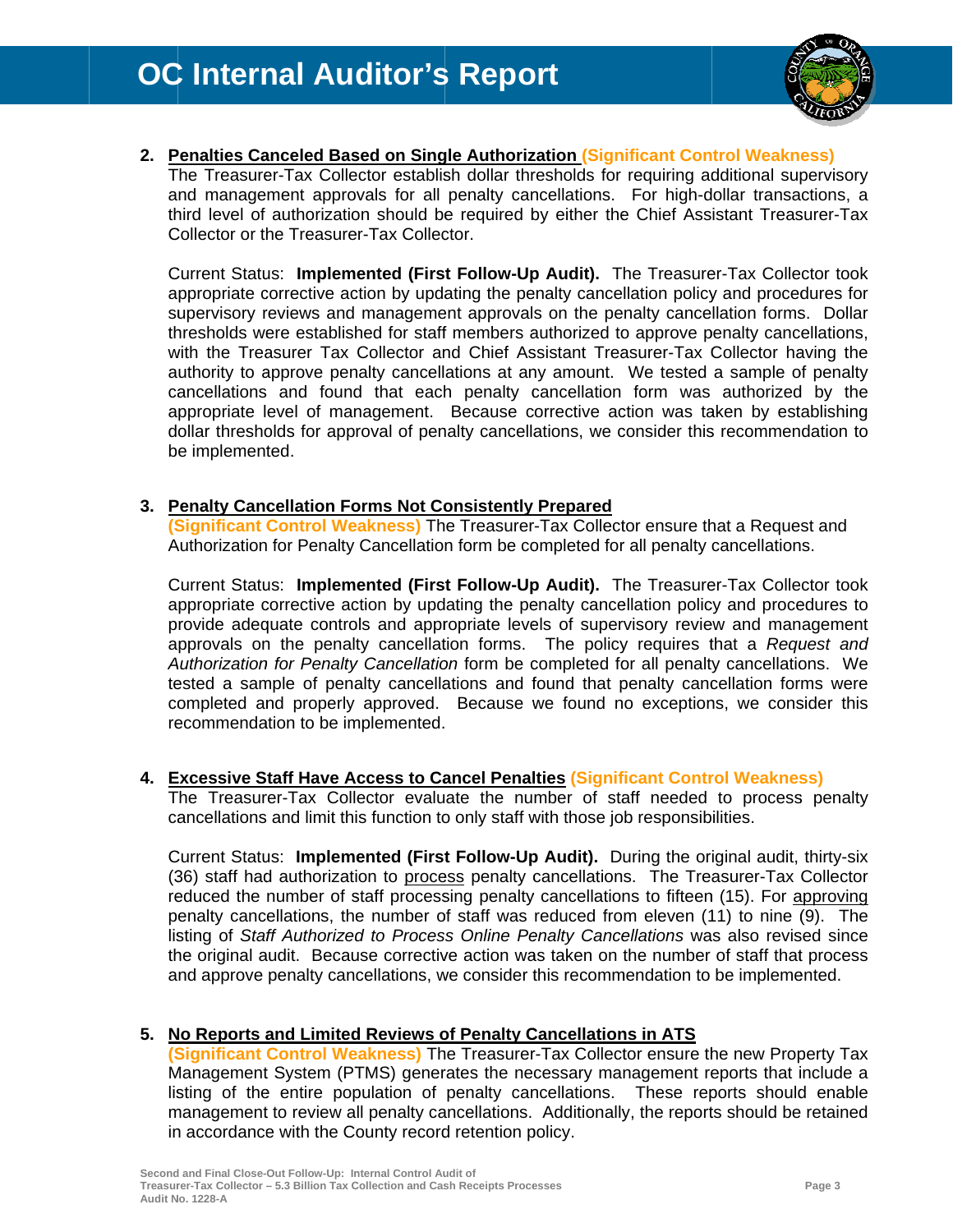

Implemented (First Follow-Up Audit). Current Status: Treasurer-Tax Collector management determined it is not cost-effective to modify ATS due to prioritization of resources on the PTMS project. We reviewed Property Tax Management System (PTMS) design documentation for the Penalty Cancellation module.

The design documentation included a requirements summary, system use case, and a low level screen design for report search capability. Based on our review of this documentation, we saw that a module has been designed to improve management reporting of property tax penalty cancellations, including the ability to retrieve and review the entire population of penalty cancellations that have been completed. In addition, the reports will be retained in accordance with the records retention policy. Although PTMS has not been implemented, the intent of the recommendation to ensure management reports will be generated has been met. Therefore, we consider this recommendation to be implemented.

#### 6. No Audit Trails in ATS for Certain Penalty Cancellations

(Significant Control Weakness) The Treasurer-Tax Collector explore ways to develop or identify a process that captures 100% of the penalty cancellations to enable a thorough review to ensure their propriety. Additionally, the Treasurer-Tax Collector needs to ensure that audit trails are built into PTMS system and retained for all types of transactions, including the above described penalty cancellations, for purposes of monitoring and management reviews.

Implemented (First Follow-Up Audit). Treasurer-Tax Collector Current Status: management determined it is not cost-effective to modify the current Assessment Tax System (ATS) due to prioritization of resources on the PTMS project. We reviewed PTMS design documentation for the Penalty Cancellation module. Penalty cancellation audit trails are addressed in the design documentation that provides management the capability to generate, monitor and review penalty cancellations. Although PTMS has not yet been implemented, the intent of the recommendation to ensure there are planned audit trails in the new system has been met. Therefore, we consider this recommendation to be implemented.

#### 7. No ATS Online Approval of Penalty Cancellations and Tax Refunds (Control Finding)

The Treasurer-Tax Collector ensure online supervisory approval of penalty cancellations and tax refunds is built into the PTMS system upgrade to enable a thorough review to ensure their propriety.

Implemented (First Follow-Up Audit). Treasurer-Tax Collector Current Status: management determined it is not cost-effective to modify ATS due to prioritization of resources on the PTMS project. We reviewed PTMS design documentation for the Penalty Cancellation module. Based on our review of the requirements summary documentation, we noted the design of the system will enable on-line review and management approval of penalty cancellations. Although PTMS has not yet been implemented, the intent of the recommendation to have planned online processing and supervisory approval has been met in the system design documentation. Therefore, we consider this recommendation to be implemented.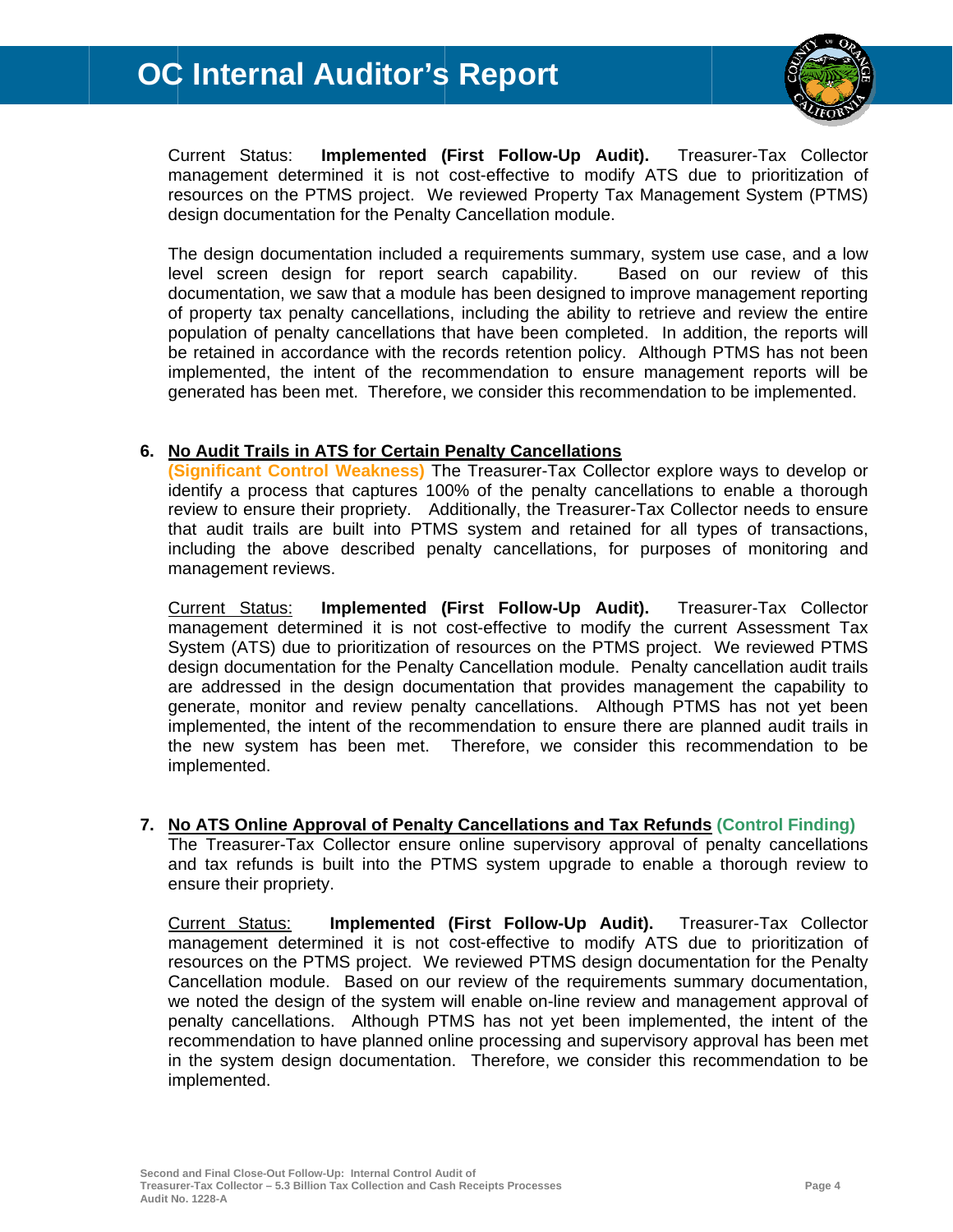

#### 8. Controls Over "Trouble Checks" (Control Finding)

The Treasurer-Tax Collector evaluate ways to maintain accountability and safequard "trouble checks" received in the Remittance Processing Section. One option is to immediately deposit the trouble checks into suspense at the time of receipt to ensure they are safeguarded.

Current Status: Implemented (First Follow-Up Audit). The Treasurer-Tax Collector implemented an exception mail (trouble checks) process within the Remittance Processing Section to provide the necessary accountability and safeguarding of checks until final disposition of the monies is determined. Additional controls now include logging and scanning of trouble checks, email notifications to groups responsible for researching the checks, and use of spreadsheets to track the checks through disposition. We observed the daily exception mail process in the Remittance Processing Section and found that "trouble" checks" were accounted for and safeguarded until the disposition of the monies was determined. We tested a sample of trouble checks and found that the final disposition of the monies was appropriate. Because corrective actions were taken, we consider this recommendation to be implemented.

#### 9. Opening for Tax Collections on Saturday (Control Finding)

The Treasurer-Tax Collector should analyze the cost/benefit of opening the office on Saturday when tax payments are due the following Monday.

Implemented (First Follow-Up Audit). The Treasurer-Tax Collector **Current Status:** discontinued opening the office on Saturdays when tax payments are due the following Monday. We observed that the Treasurer-Tax Collector website informs taxpayers that if the tax due date falls on Saturday, Sunday or legal holiday, taxes are due on the next business day. The site also notifies taxpayers that the office is open Monday through Friday. Because the Treasurer-Tax Collector discontinued opening the office on Saturdays, we consider this recommendation to be implemented.

#### 10. Acceptance of Partial/Short Tax Payments (Control Finding)

The Treasurer-Tax Collector evaluate if further analysis should be performed on whether partial/short tax payments for secured taxes should be accepted.

Current Status: Closed (First Follow-Up Audit). Treasurer-Tax Collector management determined it is not cost-effective to modify ATS for partial/short tax payments due to prioritization of resources on the PTMS project. ATS currently has modules for Unsecured and Redemption (prior year defaulted taxes) to process and account for Payment Arrangements, 4-Pay and 5-Pay Plans established under Revenue & Taxation Code. However, our review of PTMS design documentation found that the current design does not provide for short or partial payments for secured tax payments.

The Treasurer-Tax Collector indicated that although the original PTMS Needs Assessment did not include the ability to make partial payments, it was noted in the high-level design that this is a feature the Treasurer-Tax Collector wants to incorporate in the future. The database has been designed with flexibility to develop partial payment capability similar to what exists for unsecured tax bills. The analysis and funding of this post "go-live" request will be completed and requested to be approved by the Board of Supervisors after "go-live" so that partial payments will be accepted in the future. Because this is a feature that will be explored further after PTMS is implemented, we consider this recommendation closed.